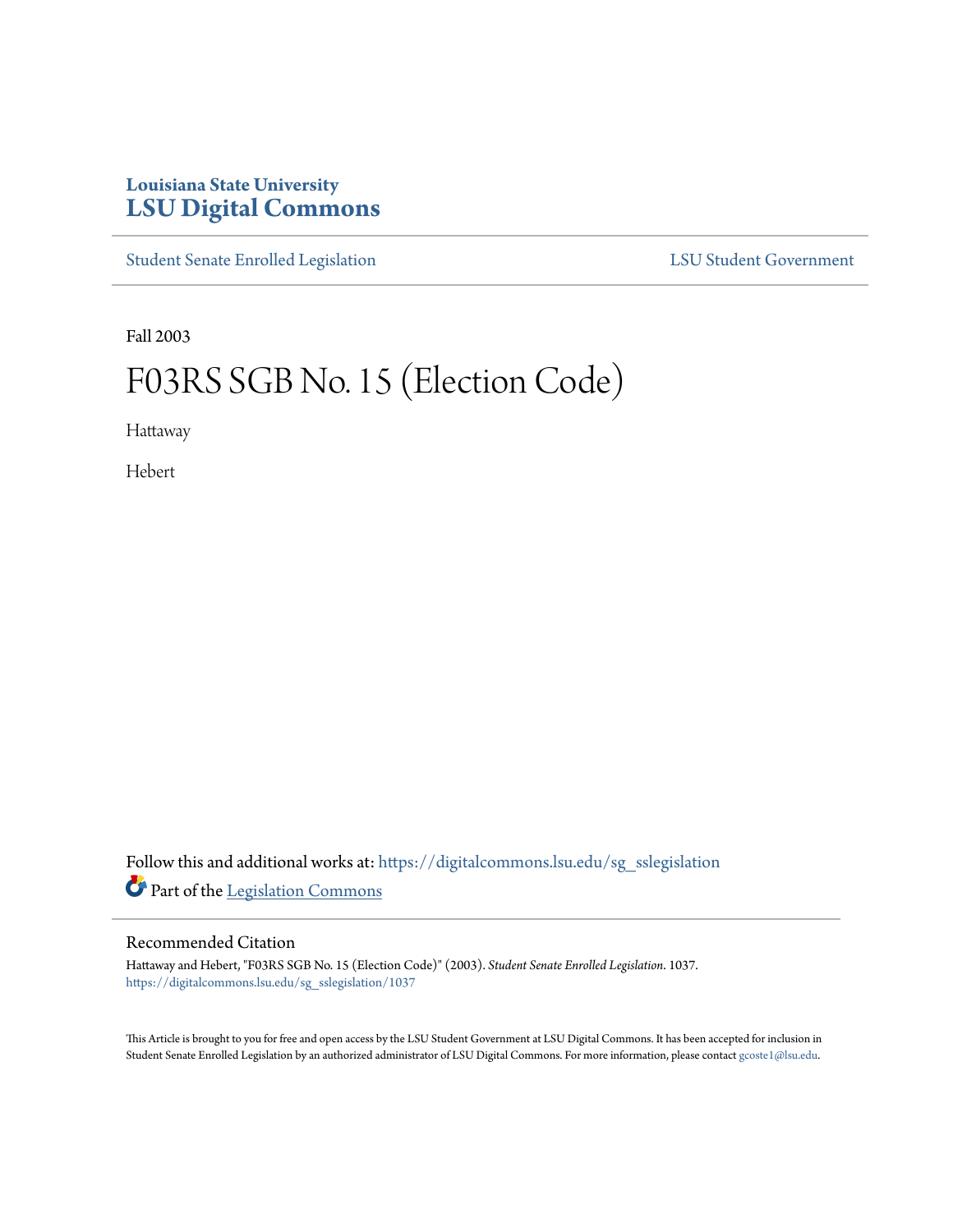**STUDENT GOVERNMENT FINAL**

[LOUISIANA STATE UNIVERSITY] **STUDENT SENATE 19 NOVEMBER 2003**

**SGB NO. 15 BY: SENATORS HATTAWAY & HEBERT**

#### **A BILL**

#### **TO AMEND THE ELECTION CODE SO THAT THE NEWLY PASSED CONSTITUTIONAL AMENDMENT AND THE ELECTION CODE COINCIDE FOR THE SPRING 2004 ELECTIONS**

- **PARAGRAPH 1:** WHEREAS, THE CURRENT ELECTION CODE VIOLATED THE STUDENT GOVERNMENT CONSTITUTION AND;
- **PARAGRAPH 2:** WHEREAS, AN ELECTION BOARD MUST COINCIDE WITH THE CONSTITUTION IN ORDER TO FUNCTION IN THE SPRING 2004 ELECTION.
- **PARAGRAPH 3:** WHEREAS, THE FOLLOWING AMENDMENT IS PROPOSED TO COMPLY WITH THE NEWLY AMENDED STUDENT GOVERNMENT CONSTITUTION

| <b>ARTICLE II</b> |                                     |
|-------------------|-------------------------------------|
| <b>SECTION 4.</b> | <b>ELECTION BOARD; APPOINTMENTS</b> |

A. THERE SHALL BE FIVE (5) MEMBERS OF THE ELECTION BOARD, NOT INCLUDING THE COMMISSIONER OF ELECTIONS, WHO SHALL VOTE ONLY IN THE CASE OF A TIE. FIVE (5) MEMBERS OF THE BOARD WILL BE APPOINTED BY THE STUDENT BODY PRESIDENT AND APPROVED BY THE SENATE

B. MEMBERS SHALL SERVE A TERM OF TWO SEMESTERS.

C. ELECTION BOARD SEATS SHALL BE DIVIDED IN HALF WITH HALF OF THE BOARD APPOINTED BY THE THIRD WEEK OF THE FALL SEMESTER AND HALF OF THE BOARD APPOINTED BY THE THIRD WEEK OF THE SPRING SEMESTER.

D. UPON CONFIRMATION, BOARD MEMBERS SHALL BE DESIGNATED IN THE FOLLOWING WAY:

- 1. FALL BOARD MEMBERS SHALL BE NAMED A, C, E.
- 2. SPRING BOARD MEMBERS SHALL BE NAMED B, D.
- 3. THESE LETTERS WILL BE ASSIGNED AFTER APPOINTMENT AND CONFIRMATION BY THE STUDENT SENATE BASED UPON ALPHABETICAL ORDER OF THE APPOINTEES' LAST NAMES.

E. IF A VACANCY OCCURS ON THE ELECTION BOARD, THE SEAT MAY BE APPOINTED BY THE STUDENT BODY PRESIDENT AND CONFIRMED BY THE SENATE.

F. MEMBERS OF THE ELECTION BOARD SHALL NOT BE INVOLVED IN ANY

OTHER BRANCH OF STUDENT GOVERNMENT IN ANY CAPACITY.